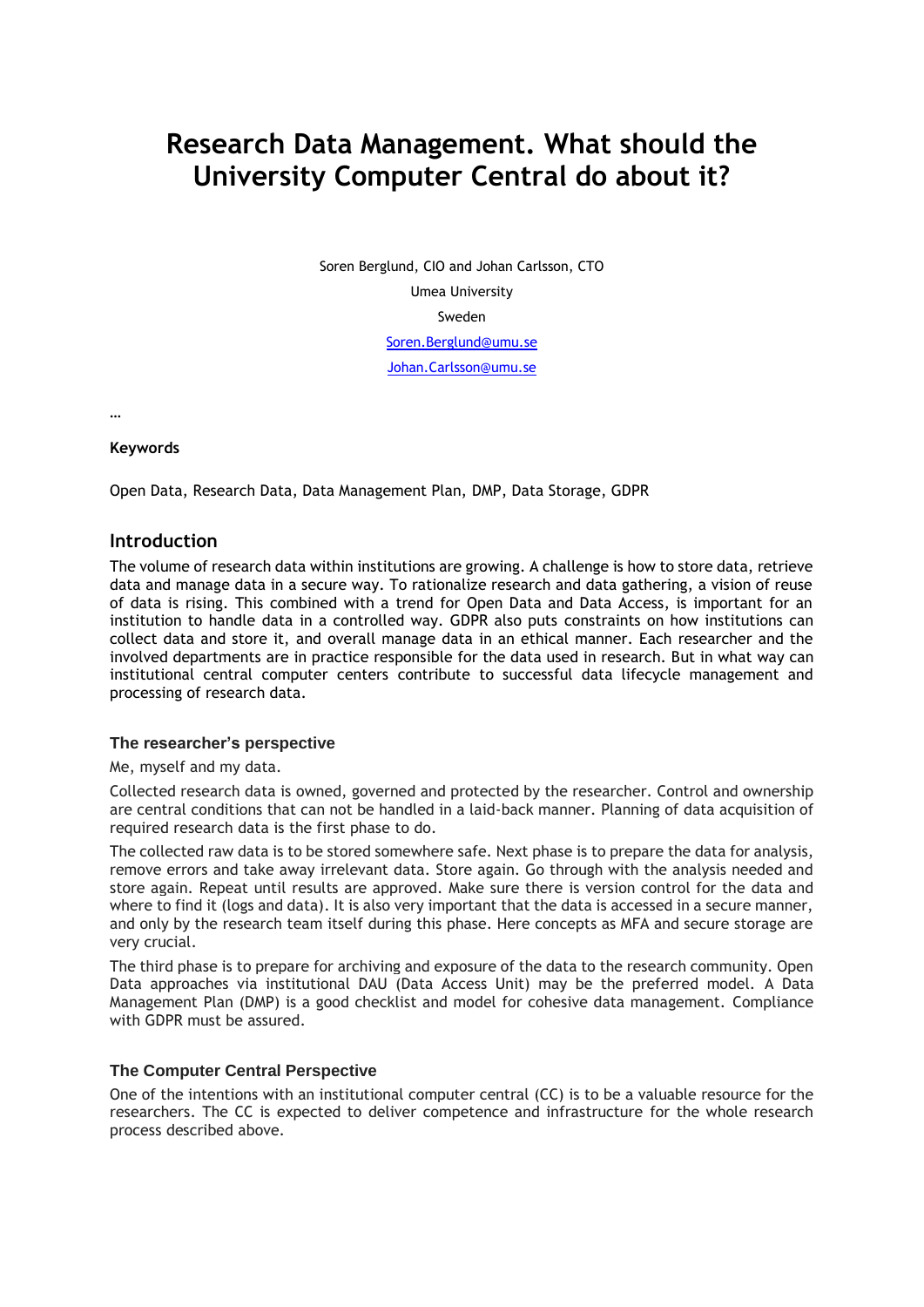The challenge for the CC is to do this trustworthy over time and at a cost that is acceptable for the researcher. Otherwise, the CC will not be part of the research loop and shadow IT may thrive. Also, unauthorized use of cloud services may occur and GDPR violation may happen.

The challenge for the CC is to deliver both adequate technical resources and consultative competence for the researchers from the first day of the research project. It is a matter of trust and affordability.

## **Suggestions**

A key artefact is the Data Management Plans (DMP) mentioned above. The DMP contains important information about the research project and the plan for data curation. If the CC can be a partner early in the process of writing the plan, the CC can provide advice of how to manage data from initial data collection to archiving, and how to analyze the data sets in a secure way. The DMP also gives important information about the demand of technological solutions for researchers and is therefore the basis for investment plans for procurement.

The CC should install a process for guidance of management of research data. The CC must have competent staff and a solid technological infrastructure. Information security and IT security is important factors for confidence.

This paper elaborates this process and alternatives.

----------------------------



#### Sören Berglund

The author is CIO for Umeå university since 2009. He has a degree in Computer Science and Business, University of Umeå, 1978. After university studies, employed as System Analyst and Designer for business information systems. Returned to Umeå university for doctoral studies and teaching in Informatics with special focus in System Design and System Development. He has been a Project Manager for several national projects. He has been Head of the Ladok Division at the University of Umea, a large unit specialized in system development and maintenance. He has been a board member of EUNIS and worked as an expert for the European Commission. Latest EUNIS publications includes:

Berglund, S (2018) A national SOC (Security Operation Center) for all institutions in Sweden. The 24th European University Information Systems Organisation (EUNIS) congress, EUNIS 2018. Paris, 8-10 June, 2016.

Berglund, S (2016) IT strategy for a public university - why, what, when and how? The  $22^{nd}$  European University Information Systems Organisation (EUNIS) congress, EUNIS 2016. Thessaloniki, 8-10 June, 2016.

Berglund, S and Wallmark, M (2015) Moving a decentralized University to the Cloud. The 21<sup>st</sup> European University Information Systems Organisation (EUNIS) congress, EUNIS 2015. Dundee, 10-12 June, 2015.